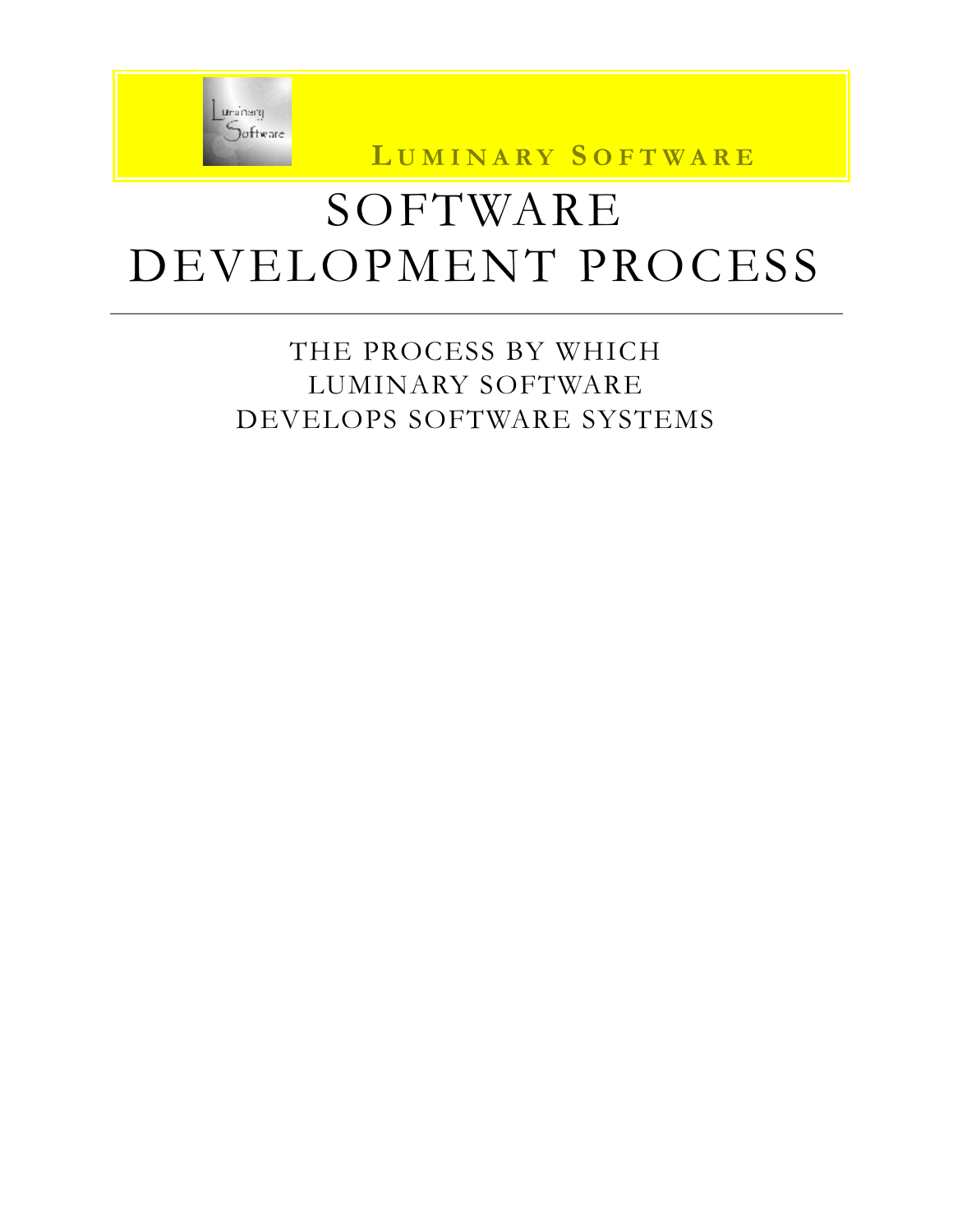## SOFTWARE DEVELOPMENT PROCESS

#### THE PROCESS BY WHICH LUMINARY SOFTWARE DEVELOPS SOFTWARE SYSTEMS

#### TABLE OF CONTENTS

| 1.                                       |
|------------------------------------------|
| 2.                                       |
| $\beta$ .                                |
| 4.                                       |
| 5.                                       |
| 6.                                       |
| $\label{prop:main} Integration 11$<br>7. |
| 8.                                       |
| 9.                                       |
|                                          |
|                                          |
|                                          |
|                                          |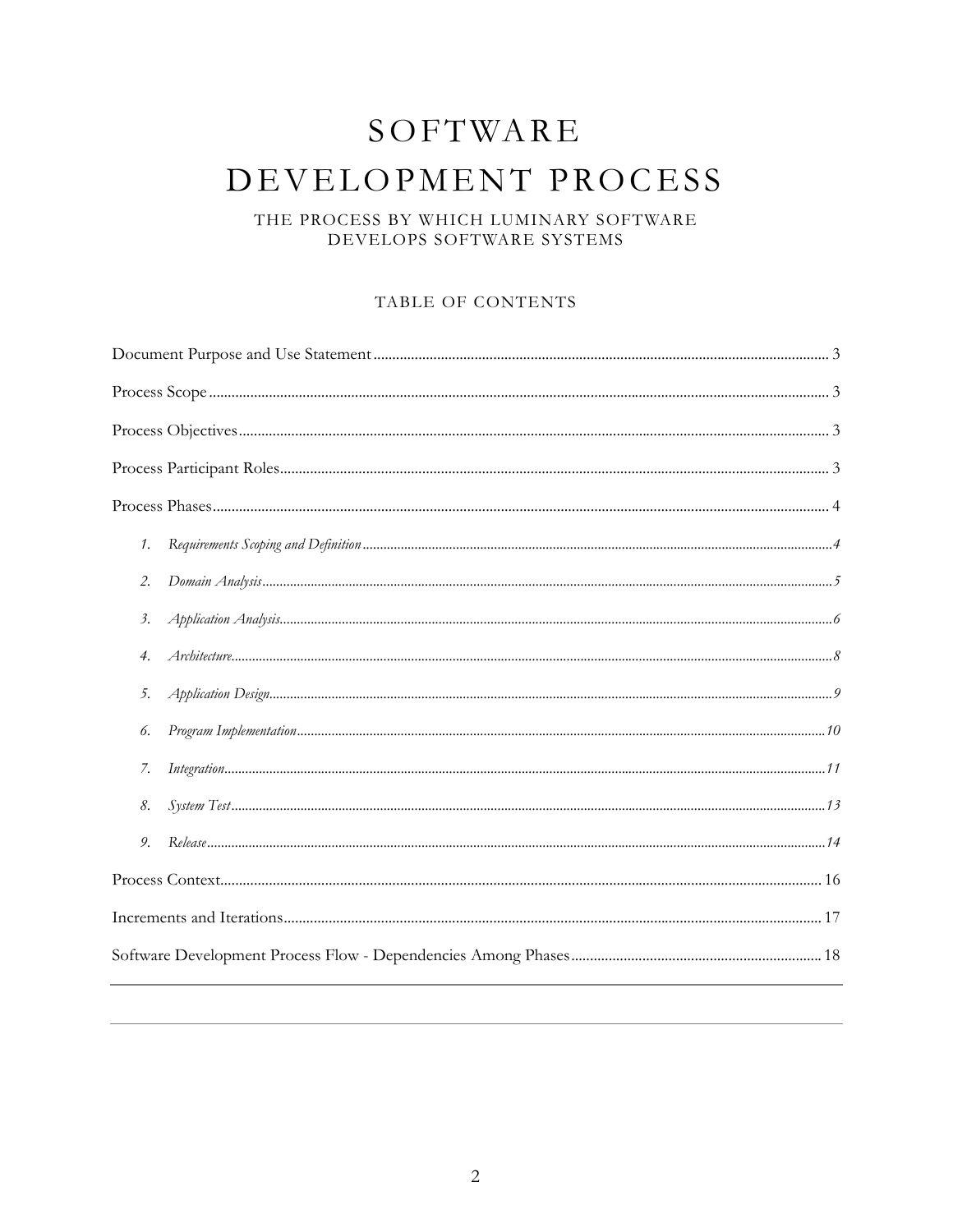#### **DOCUMENT PURPOSE AND USE STATEMENT**

This document is designed to communicate the software development process, which will organize and coordinate the efforts and interactions of all persons involved with developing a single software system. The process is written and presented as a series of phases, with each phase being comprehensively described. Supporting diagrams showing relationships and interactions are included along with any additional process forms or documents. This process was created particularly for smaller projects and therefore requires less formal by-products (see by-product section within each process phase description).

#### **PROCESS SCOPE**

This process begins once a *CONCEPTUALIZER*, having an idea or concept supported by a *CUSTOMER*, approaches a software development organization. This process concludes once a *CUSTOMER* is satisfied with the actual product produced by the efforts of the software development organization. This is a software development process. It is not a product planning process, a maintenance process nor a management process. Any development organization will have a network of interacting processes that guide the various activities required in an organization.

#### **PROCESS OBJECTIVES**

Through coordination and organization this process provides a predetermined path for the software development team, allowing the team to focus more completely on the task at hand, developing the software system.

#### **PROCESS PARTICIPANT ROLES**

The idea of having roles for different responsibilities required throughout the process provides a general structure for how different people will interact within the process. A single person or multiple persons can hold a role and a person can simultaneously hold many different roles. The following list of roles will be used to describe responsibilities in the different phases of the software development process. Since the person fulfilling the role at any given point may vary, no names are associated or recorded in this document.

- *CONCEPTUALIZER* Person who has the original concept or idea for the project
- *CUSTOMER* Person who will fund the project
- *USER* Person who will utilize the system
- *DOMAIN EXPERT* Person who is knowledgeable about the domain
- *MANAGER* Person who is responsible for coordination and facilitation of the project
- *SYSTEMS ENGINEER* Person who owns the requirements
- *ARCHITECT* Person who owns the architecture
- *DEVELOPER* Person who performs some set of analysis and development activities in the process
- *TESTER* Person who performs some set of validation activities in the process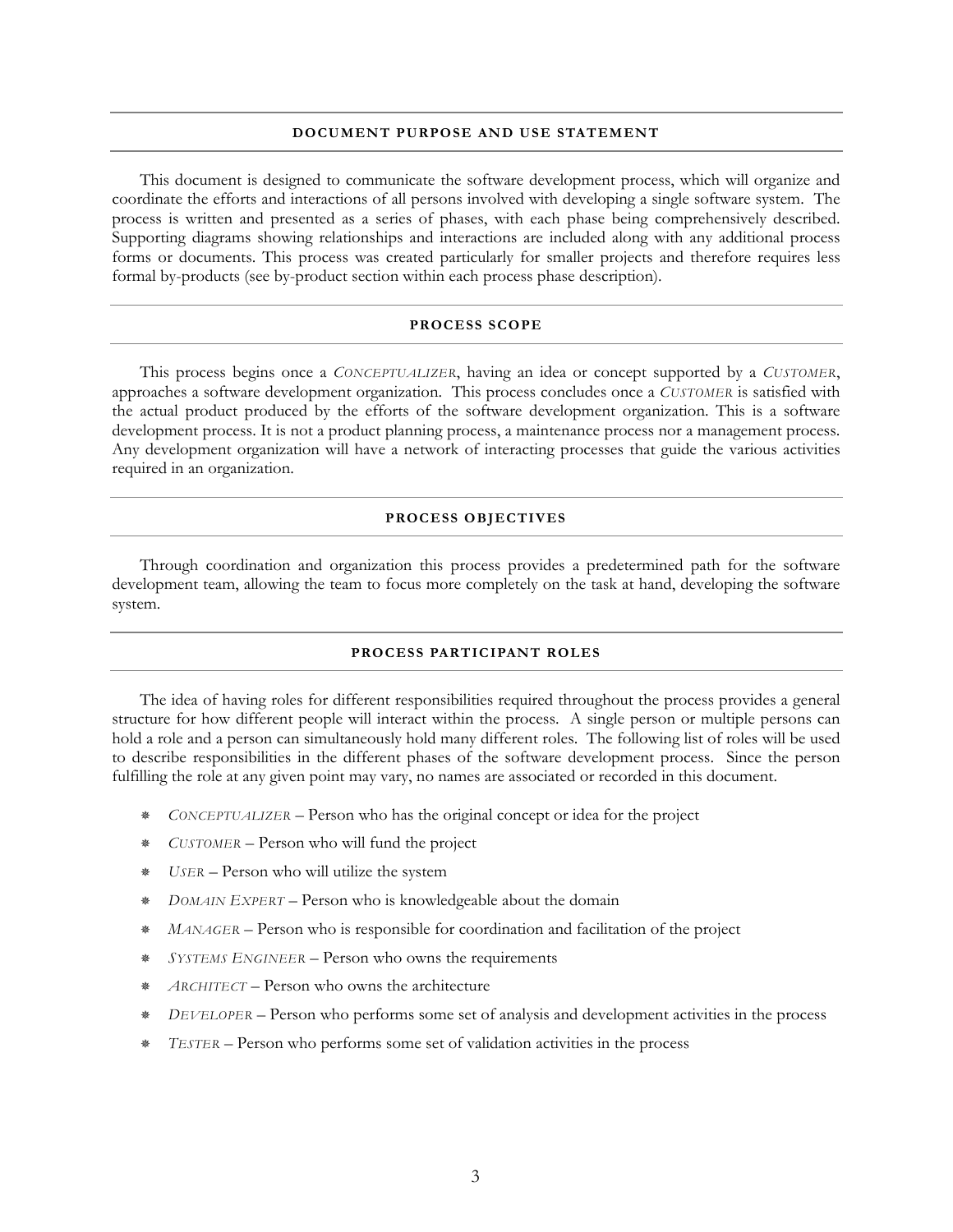#### **PROCESS PHASES**

#### **1. REQUIREMENTS SCOPING AND DEFINITION**

#### **1.1. Description**

To capture and understand from a variety of perspectives "what" the application is that we are trying to create. Requirements aid in defining the scope of analysis activities and are the standards to which the final implementation is held accountable. The requirements, once clearly elaborated provide a solid foundation to build the software application. Requirements provide the needed insight regarding what the customer wants. The benefits of providing a complete set of requirements is the potential for fewer mistakes and less time spent developing the application. The requirements should be as complete as possible before beginning any of the other phases of the software development process.

#### **1.2. Responsibility**

- *CONCEPTUALIZER* needs to be available for clarification purposes.
- *CUSTOMER* needs to be informed about the usage of funds.
- *USER* needs to be available to clarify how all the users will utilize the application*.*
- *MANAGER* needs to be informed to be able to produce schedules, resource allocations, and the software development plan.
- *SYSTEM ENGINEER* takes the lead in soliciting customer and user input and is the producer and owner of the requirements.
- *ARCHITECT* needs to be involved to gather an understanding of the requirements that are placed on the architecture.
- *TESTER* guides assessment of the requirements ensuring they are testable.

#### **1.3. Input**

#### **1.3.1. Actual**

- ¾ Product idea or concept from the *CONCEPTUALIZER*
- $\triangleright$  Better understanding of product idea or concept from previous iterations, if applicable

#### **1.3.2. By-product**

- $\triangleright$  Business plan describing the concept or idea
- ¾ Revisions to the business plan based on experience from previous iterations, if applicable

#### **1.4. Entry Criteria**

Contractual obligation

- **1.5. Activities** 
	- (Optional) Exploration and scoping of concept Should result in sufficient knowledge to complete the second activity and may result in executable prototypes.
	- Requirements writing Use the Luminary Software use case template to capture the requirements.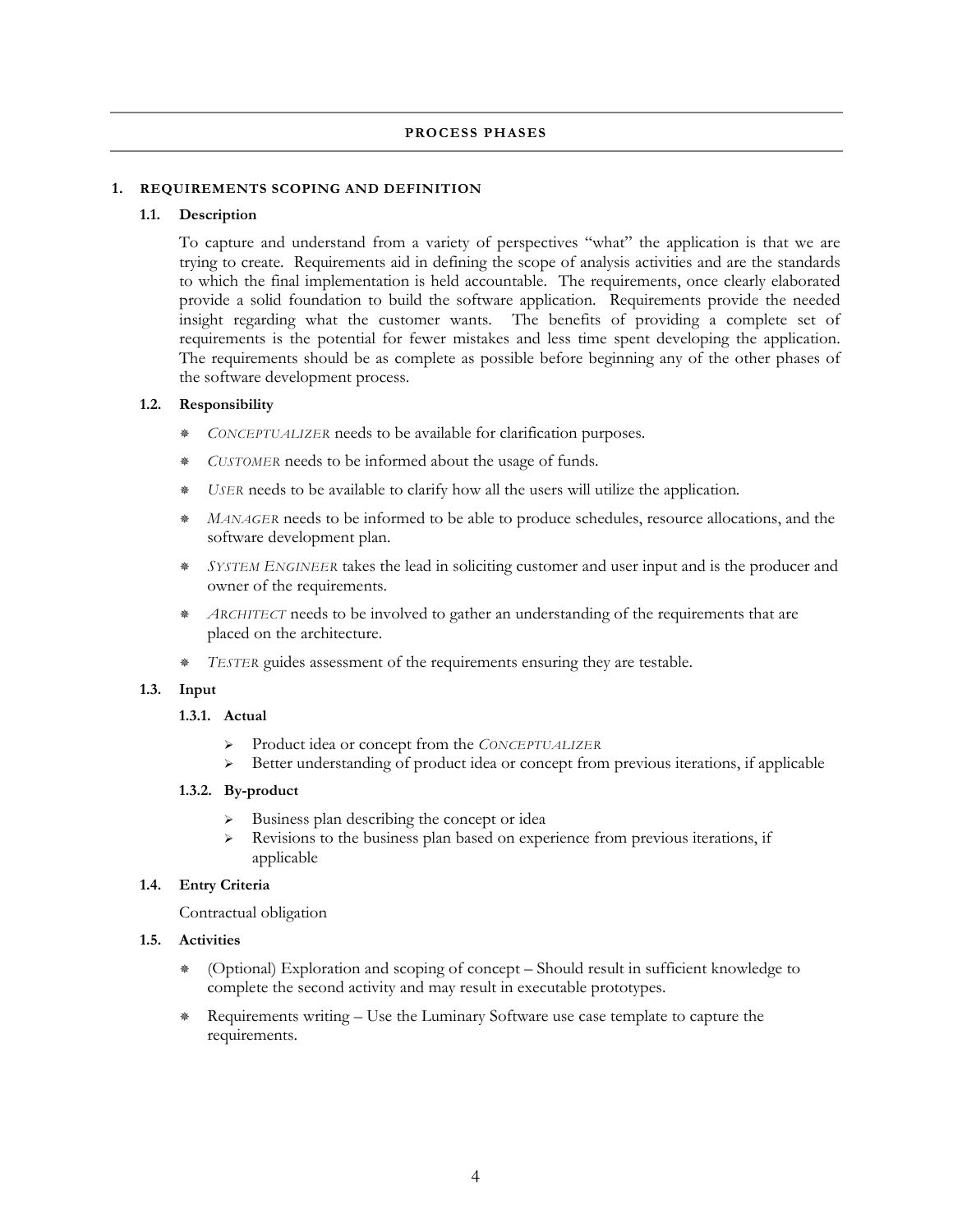#### **1.6. Output**

- **1.6.1. Actual** 
	- ¾ An understanding of what the system should be
- **1.6.2. By-product** 
	- ¾ Requirements

#### **1.7. Exit Criteria**

#### **1.7.1. Proceed to next phase**

¾ If an independent team of *SYSTEM ENGINEERS* can not identify any additional requirements

#### **1.7.2. Iterate back to process**

¾ PLANNING: If there is confusion about the scope of the requirements

#### **1.8. Metrics**

#### **1.8.1. Raw data**

- $\triangleright$  Number of actors
- ¾ Number of use cases

#### **1.8.2. Derived measures**

- ¾ Number of dependencies per use case
- ¾ Average depth of "extends" relations

#### **2. DOMAIN ANALYSIS**

#### **2.1. Description**

To capture the concepts and relationships within the bodies of knowledge that underlie the basic problem to be solved by the application. Operating within the scope defined by requirements, domain analysis provides a superset of concepts and relationships needed for application analysis.

#### **2.2. Responsibility**

- *CONCEPTUALIZER* assists in determining the domain boundaries and serves as a domain expert.
- *DOMAIN EXPERT* provides concepts and connections between the concepts.
- *MANAGER* reviews the output of this phase to be able to produce schedules, resource allocations, and the software development plan.
- *SYSTEM ENGINEER* provides validation during the assessment activity.
- *ARCHITECT* gains an understanding of the domain to construct the appropriate architecture.
- *DEVELOPER* takes the lead in soliciting domain expert input and defining and modeling the domain.
- *TESTER* guides the assessment of the domain analysis by-products ensuring that they are testable and non-contradictory.

#### **2.3. Input**

#### **2.3.1. Actual**

- ¾ An understanding of what the system should be
- $\triangleright$  The collective domain knowledge of those participating in the analysis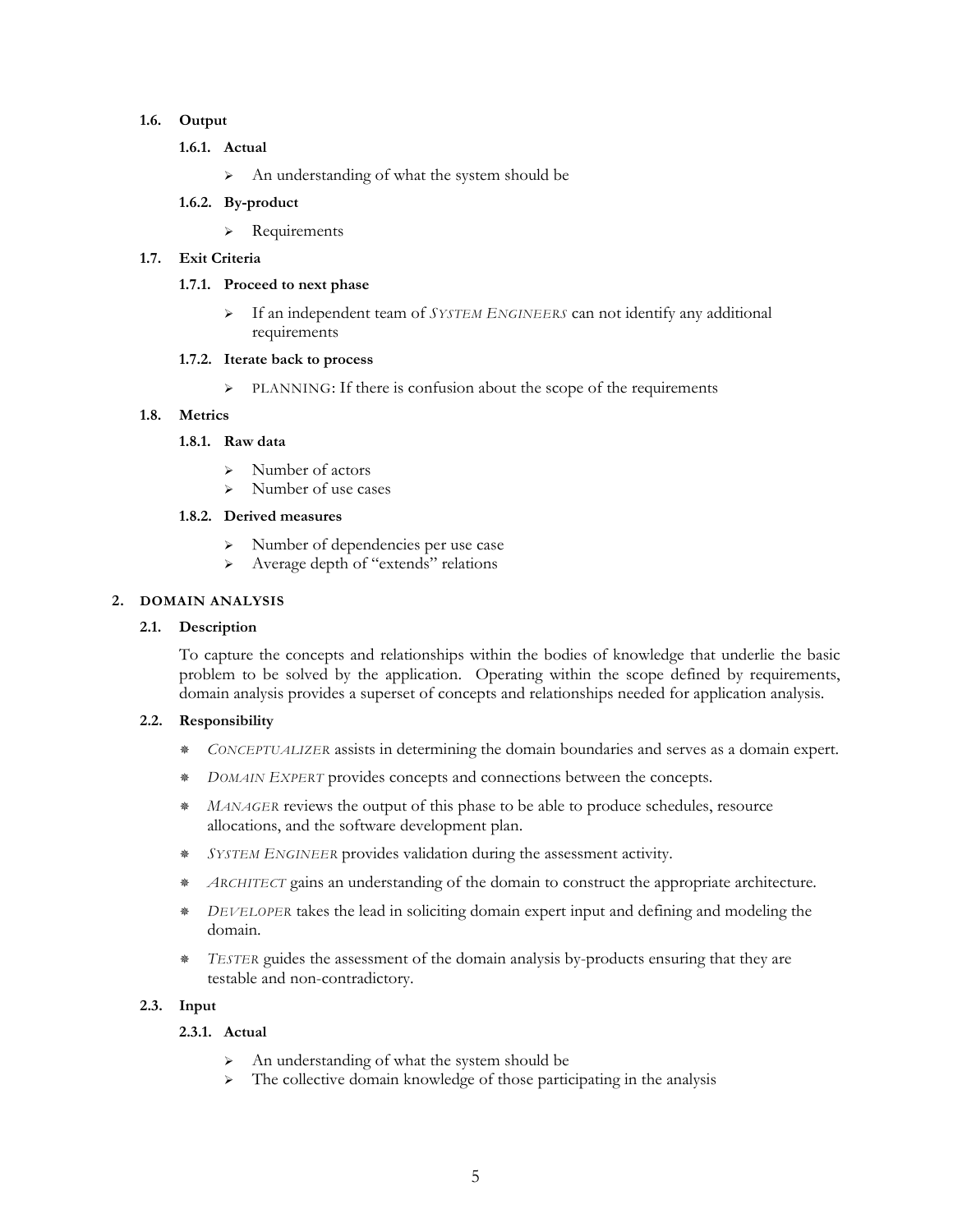#### **2.3.2. By-product**

¾ Business plan describing the concept or idea and the requirements

#### **2.4. Entry Criteria**

Agreement has been reached that the requirements are sufficiently scoped to begin this phase.

#### **2.5. Activities**

- Domain Modeling using UML models.
- Guided inspection of the domain model.

#### **2.6. Output**

#### **2.6.1. Actual**

¾ An understanding of specific domains related to the problem being solved.

#### **2.6.2. By-product**

- ¾ A UML model capturing the concepts and relationships
- ¾ Mapping between the domain model concepts and the use case model

#### **2.7. Exit Criteria**

#### **2.7.1. Proceed to next phase**

- $\triangleright$  If the results of the guided inspection show the domain model is complete, correct, and consistent
- ¾ If the requirements model is still sufficiently complete

#### **2.7.2. Iterate back to previous phases**

¾ REQUIREMENTS: If domain concepts have been discovered that lead to the discovery of new uses of the system

#### **2.8. Metrics**

#### **2.8.1. Raw data**

¾ Number of concepts (classes) captured in model

#### **2.8.2. Derived measures**

¾ Percentage of use cases covered by concepts in the domain model

#### **3. APPLICATION ANALYSIS**

#### **3.1. Description**

To create an understanding of what this specific application will become using the ongoing concepts and relationships from domain analysis. The set of concepts and relationships identified is the basis for further elaboration during the architecture and application design phases.

#### **3.2. Responsibility**

- *CONCEPTUALIZER* provides validation during the assessment activity.
- *DOMAIN EXPERT* continues to provide concepts and connections between the concepts.
- *MANAGER* reviews the output of this phase to be able to produce schedules, resource allocations, and the software development plan.
- *SYSTEMS ENGINEER* provides validation during the assessment activity.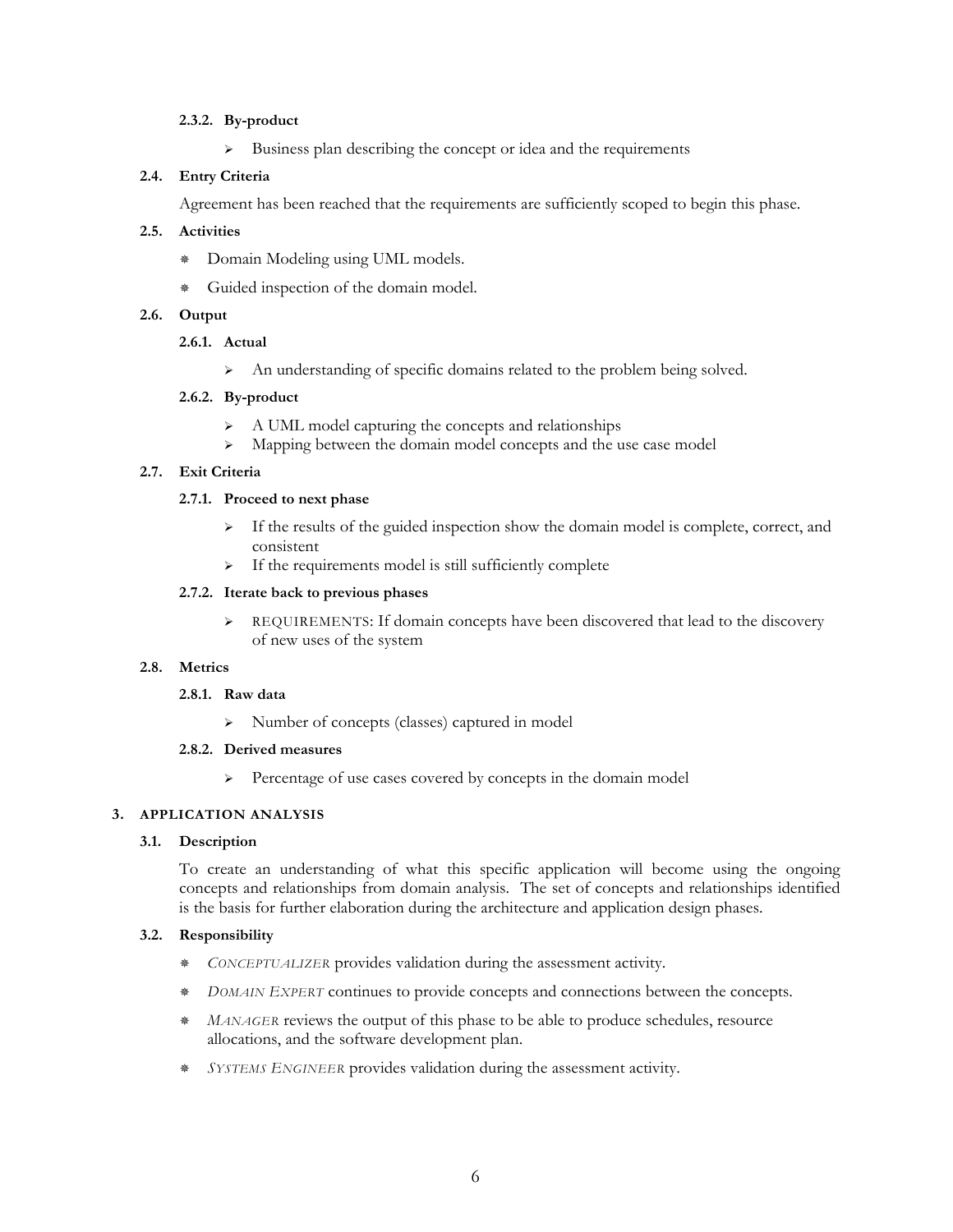- *DEVELOPER* takes the lead in soliciting domain expert input and defining and modeling the application.
- *TESTER* guides the assessment of the application analysis by-products ensuring that they are testable and non-contradictory.

#### **3.3. Input**

#### **3.3.1. Actual**

 $\triangleright$  An understanding of the domains in which the application resides and a basic idea of the requirements for the application

#### **3.3.2. By-product**

- ¾ Domain analysis UML model
- ¾ Requirements model

#### **3.4. Entry Criteria**

Requirements model verified and domain analysis model stable but not necessarily verified

#### **3.5. Activities**

- Domain model is pruned to remove classes not needed by the current application
- Multiple domain models are integrated
- Class specifications are made more detailed

#### **3.6. Output**

#### **3.6.1. Actual**

¾ An understanding of the problem to be solved and how the software is expected to solve that problem

#### **3.6.2. By-products**

- ¾ Application analysis UML model
- ¾ Mapping between concepts and use cases

#### **3.7. Exit Criteria**

#### **3.7.1. Proceed to next phase**

- $\triangleright$  If the results of the guided inspection show the application model is complete, correct, and consistent
- ¾ If only minor changes are required for the use cases, such as new alternative paths

#### **3.7.2. Iterate back to the previous phases**

- $\triangleright$  REQUIREMENTS: if examining the specific problem revealed significant incompleteness in the use cases for the system
- ¾ DOMAIN ANALYSIS: if a specific problem feature is found that relates to a more general domain concept that has not been included in the domain model

#### **3.8. Metrics**

#### **3.8.1. Raw data**

¾ Number of classes in model

#### **3.8.2. Derived measures**

- ¾ Average number of relationships between classes (coupling)
- ¾ Average cohesion within classes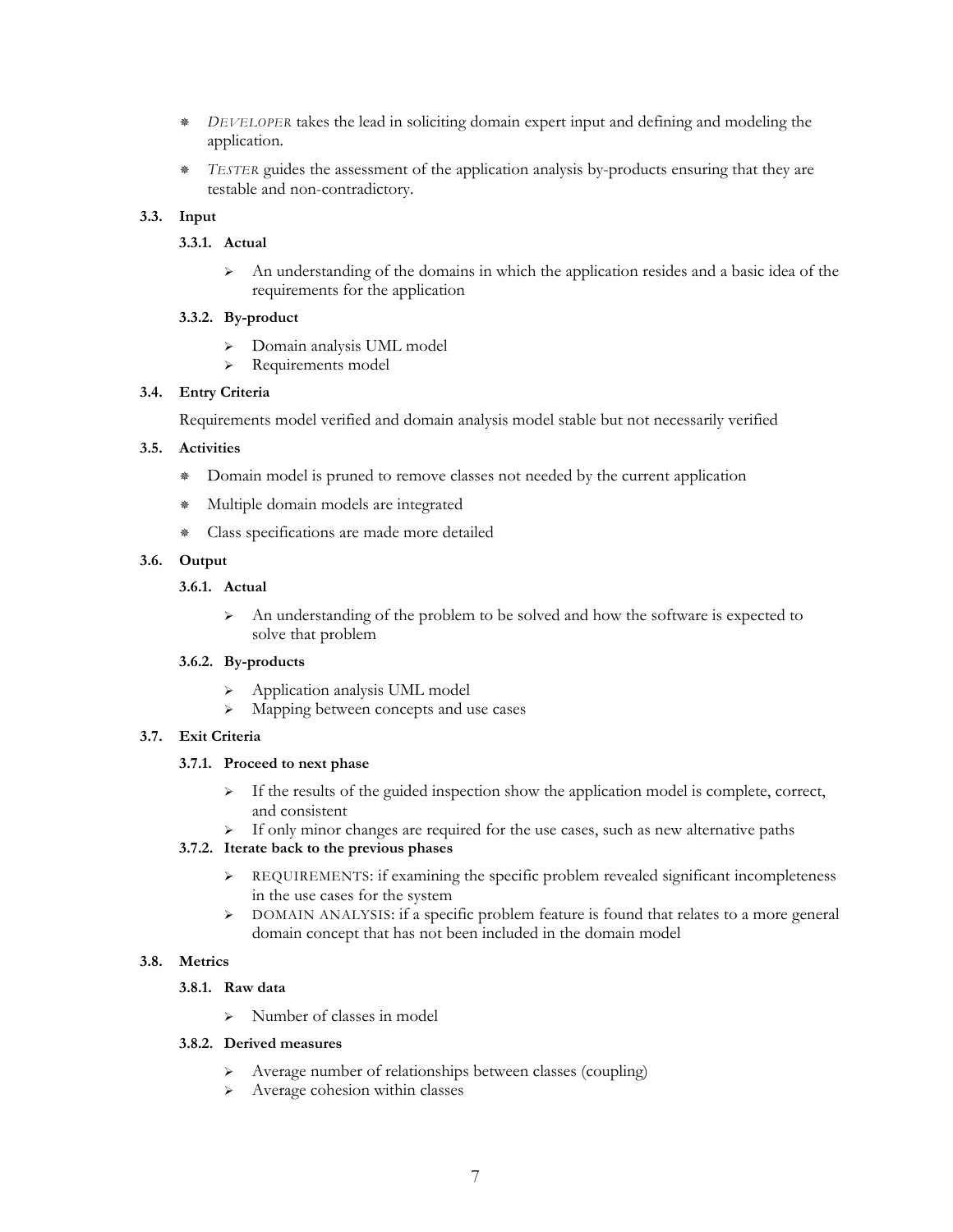#### **4. ARCHITECTURE**

#### **4.1. Description**

To determine the basic structure of the application components. This structure must be compatible with the structure of knowledge as revealed in domain analysis and must define sufficient functionality to allow the application to satisfy the requirements. The structure of the architecture provides interfaces to which the individual components must conform.

#### **4.2. Responsibility**

- *MANAGER* reviews the output of this phase to be able to produce schedules, resource allocations, and the software development plan.
- *ARCHITECT* takes the lead in defining and modeling the architecture.
- *DEVELOPER* provides validation during the assessment activity to ensure that the architecture is able to be implemented.
- *TESTER* guides the assessment of the architecture ensuring that it completely meets the requirements.

#### **4.3. Input**

#### **4.3.1. Actual**

Understanding of the general problem to be solved and the environment within which the application will be sited

#### **4.3.2. By-products**

- ¾ Application analysis model
- ¾ Hardware system descriptions

#### **4.4. Entry Criteria**

Requirements are basically known but not necessarily verified

#### **4.5. Activities**

- Constraints are identified
- Functional subsystems are identified
- Standard architectural patterns are searched and the most appropriate ones are selected
- Models of the architecture are created and analyzed

#### **4.6. Output**

#### **4.6.1. Actual**

 $\triangleright$  A basic idea of how the fundamental structure of the application will connect the pieces of the system to each other

#### **4.6.2. By-products**

- ¾ A UML model describing the architectural structure
- ¾ Text document describing constraints on architecture

#### **4.7. Exit Criteria**

#### **4.7.1. Proceed to next phase**

 $\triangleright$  If the results of the guided inspection show the architecture completely satisfies the system qualities specified in the production plan, correctly represents the concepts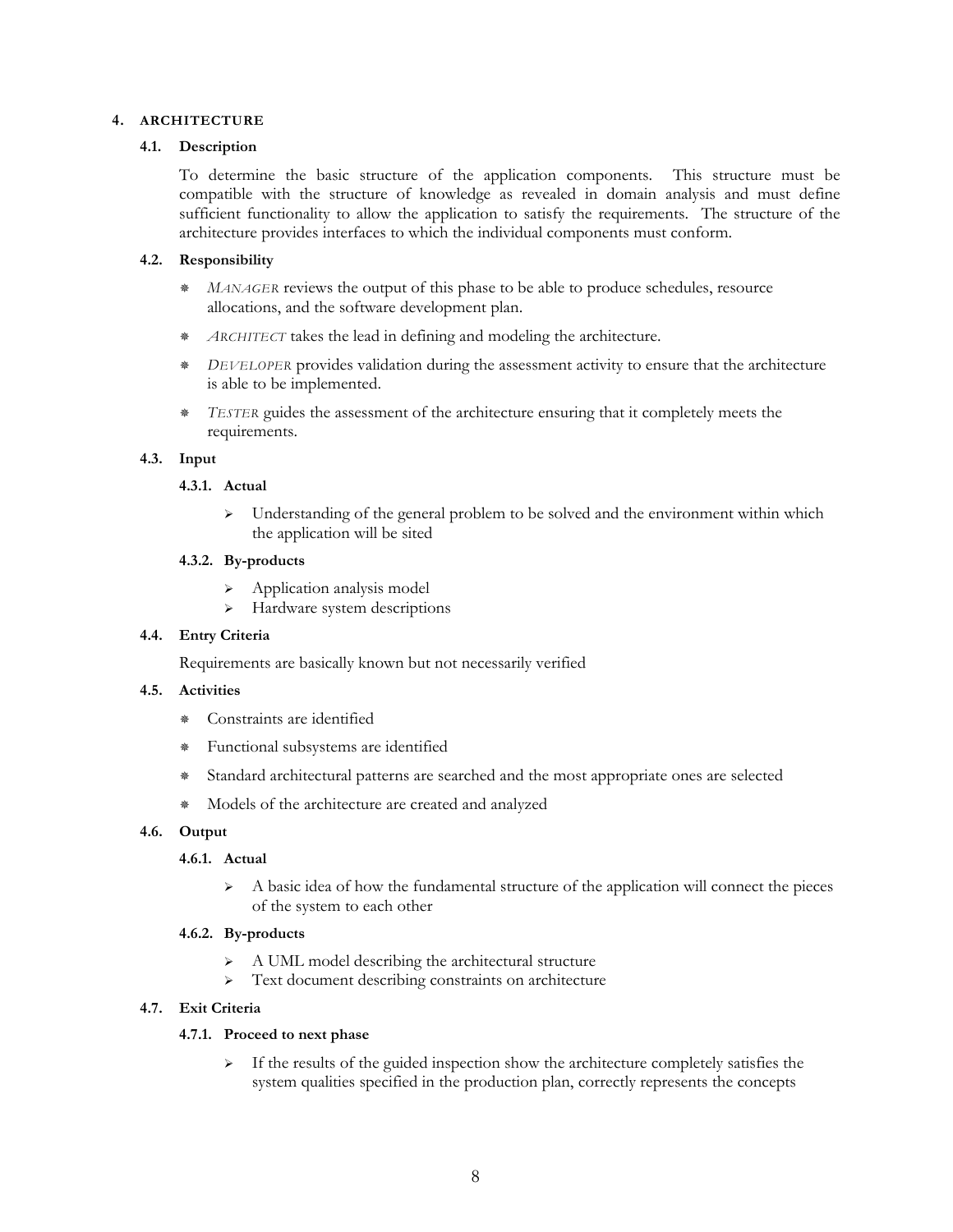identified in the analysis model and is consistent with the constraints imposed by the domain model and use cases

#### **4.7.2. Iterate back to previous phases**

- ¾ REQUIREMENTS: if examining the structure of the system revealed significant new uses of the system.
- $\triangleright$  DOMAIN ANALYSIS: if developing the high-level system design identified the need for a conceptual basis for an interface
- ¾ APPLICATION ANALYSIS: if creating the system structure raised questions about the specific problem to be solved or if the structure required concepts not identified in the analysis model

#### **4.8. Metrics**

#### **4.8.1. Raw data**

 $\triangleright$  Individual measures required by the application

#### **4.8.2. Derived measures**

 $\triangleright$  An analytic model of the architecture that presents the architecture in a quantified form

#### **5. APPLICATION DESIGN**

#### **5.1. Description**

To describe in detail the internals of each of the application components. This design must be compatible with the interfaces defined in the architecture. The component designs should be sufficiently detailed to support immediate implementation.

#### **5.2. Responsibility**

- *MANAGER* reviews the output of this phase to be able to produce schedules, resource allocations, and the software development plan.
- *ARCHITECT* provides validation during the assessment activity verifying that the architecture is followed.
- *DEVELOPER* takes the lead in defining and modeling the detailed application design.
- *TESTER* guides the assessment of the detailed application design ensuring that it incorporates the application analysis.

#### **5.3. Input**

#### **5.3.1. Actual**

- $\triangleright$  A basic structure for the system
- $\triangleright$  An understanding of the problem
- ¾ An understanding of what the application must be able to do

#### **5.3.2. By-products**

- ¾ Architectural, application analysis and requirements models
- ¾ Standard patterns of object interactions

#### **5.4. Entry Criteria**

Architectural model stable but not necessarily verified, requirements model verified

#### **5.5. Activities**

Standard class design patterns are searched and the appropriate ones selected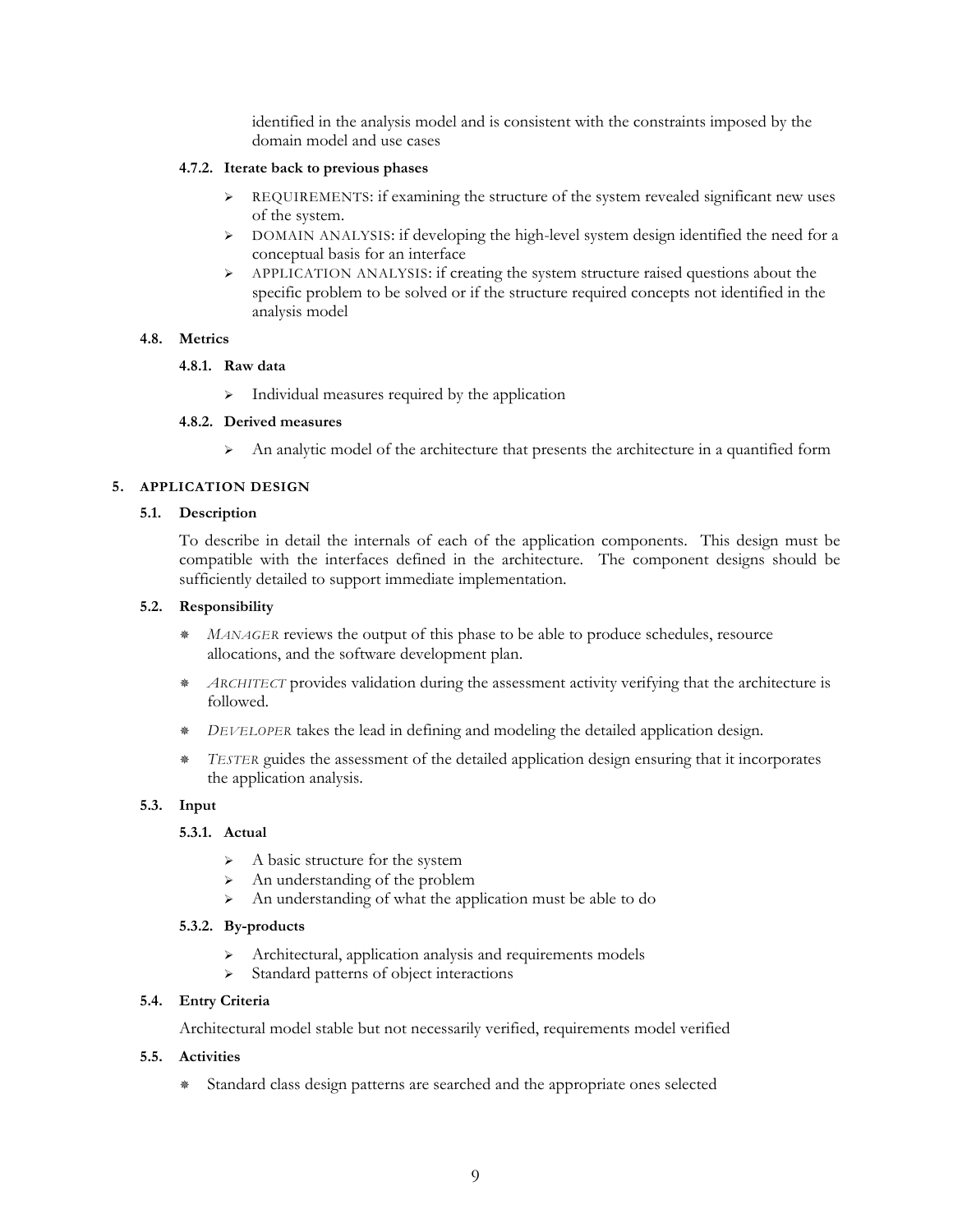Each interface defined in the architecture is elaborated

#### **5.6. Output**

#### **5.6.1. Actual**

- $\triangleright$  An understanding of the responsibilities of each class
- ¾ An understanding of how the relationships between classes provide the basic algorithms

#### **5.6.2. By-products**

¾ A UML model that combines the architectural model and the application analysis model and supplements it with classes that support the chosen solution

#### **5.7. Exit Criteria**

#### **5.7.1. Proceed to the next phase**

 $\triangleright$  If the results of the guided inspection show the detailed design completes the skeleton provided by the architecture and is consistent with the requirements specified in the use cases and correctly solves the problem specified in the analysis model

#### **5.7.2. Iterate back to previous phases**

- ¾ REQUIREMENTS: if developing the details of the design revealed new uses of the system.
- ¾ DOMAIN ANALYSIS: if developing the detailed design identified the presence of a previously unidentified concept, often meta-level concepts are identified at this level.
- ¾ APPLICATION ANALYSIS: if creating the detailed design raised questions about the specific problem to be solved such as specific limits on attributes.
- ¾ ARCHITECTURE: if filling in the details of the architecture revealed contradictions between constraints, incorrect relationships or inconsistent treatment of similar constructs.

#### **5.8. Metrics**

#### **5.8.1. Raw data**

- $\triangleright$  Class counts
- Dependencies between classes
- ¾ Number of design patterns used

#### **5.8.2. Derived measures**

¾ Coupling and cohesion of model, similar to the analysis model

#### **6. PROGRAM IMPLEMENTATION**

#### **6.1. Description**

To translate information and concepts from domain analysis, architecture, and application design into a machine-executable form. The executable machine code is run using a variety of inputs to determine its correctness.

#### **6.2. Responsibility**

- *MANAGER* reviews the output of this phase to be able to produce schedules, resource allocations, and the software development plan.
- *DEVELOPER* takes the lead in implementing the detailed application design.
- *TESTER* guides the assessment of the implementation ensuring that it meets the specifications described in the detailed application design.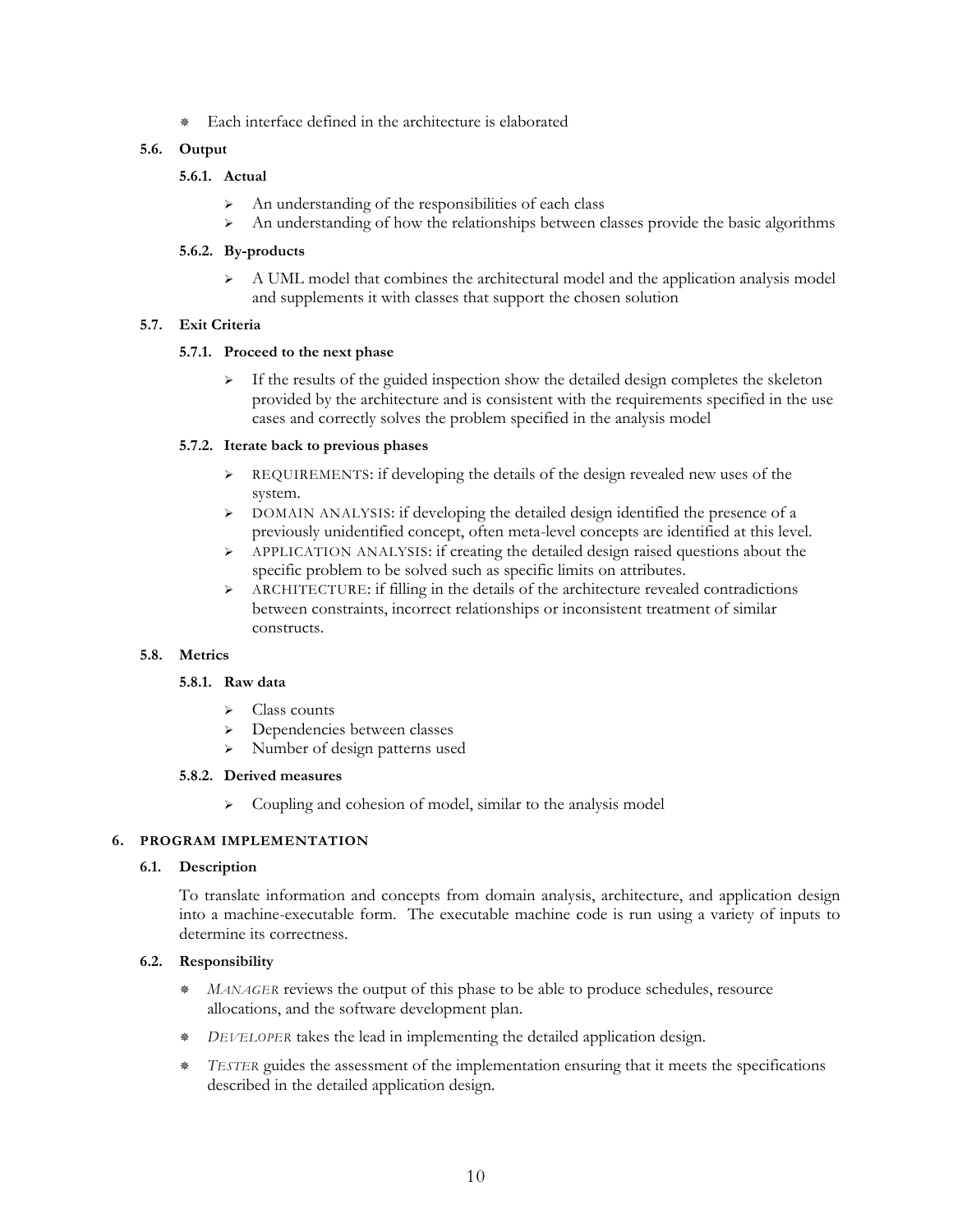#### **6.3. Input**

- **6.3.1. Actual** 
	- ¾ An understanding of the details of the specified interfaces

#### **6.3.2. By-product**

- ¾ Application design model
- ¾ Standard language idioms

#### **6.4. Entry Criteria**

Detailed design model verified

#### **6.5. Activities**

Language idioms are applied to standard pieces of design

#### **6.6. Output**

#### **6.6.1. Actual**

¾ An understanding of the performance and other implementation issues

#### **6.6.2. By-products**

¾ Working code for the application

#### **6.7. Exit Criteria**

#### **6.7.1. Proceed to next phase**

¾ If the results of the class tests show a set of classes whose implementations are consistent with the designs and that produce correct answers

#### **6.7.2. Iterate back to previous phases**

- ¾ REQUIREMENTS: if writing the code revealed new uses of the system.
- ¾ DOMAIN ANALYSIS: if developing the implementation of a class led to the identification of variants of a domain concept.
- ¾ APPLICATION ANALYSIS: if creating class implementations identified special cases that should be broken into separate classes
- ¾ ARCHITECTURE: if writing the code identified incomplete interfaces or inconsistencies between interfaces.
- ¾ DETAILED DESIGN: if the class specifications are incomplete or writing the code has identified inconsistencies between related method specifications.

#### **6.8. Metrics**

#### **6.8.1. Raw data**

 $\blacktriangleright$  Lines of code

#### **6.8.2. Derived measures**

¾ Program complexity measures

#### **7. INTEGRATION**

#### **7.1. Description**

To verify program implementation in the context of domain analysis, architecture, and application design, by clearly identifying interface ambiguities and implementation errors. After the integration phase, the program implementation can be further judged against the requirements during the system test phase.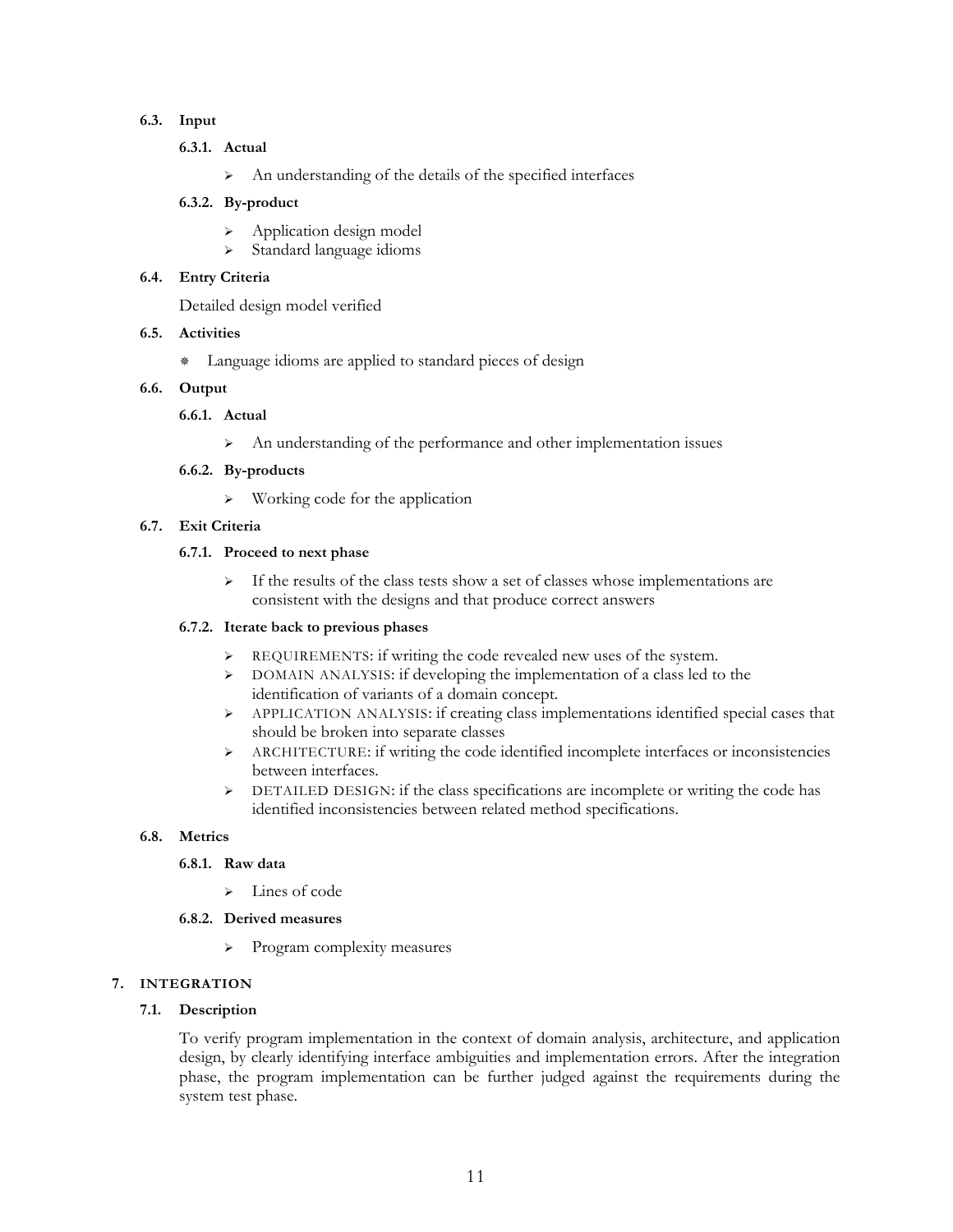#### **7.2. Responsibility**

- *MANAGER* schedules increments and their integration
- *DEVELOPER* makes adjustments to code in new and existing increments to make them interoperate
- *TESTER* executes tests of the functionality of the newly integrated functionality

#### **7.3. Input**

#### **7.3.1. Actual**

¾ A view of how the increments should fit together

#### **7.3.2. By-products**

- Application code
- > Increment plan

#### **7.4. Entry Criteria**

A second increment has been verified

#### **7.5. Activities**

- Classes in the increment are added to the system build
- Minor problems are fixed and code retested

#### **7.6. Output**

#### **7.6.1. Actual**

¾ A view of dependencies between subsystems

#### **7.6.2. By-products**

¾ A larger integration of code

#### **7.7. Exit Criteria**

#### **7.7.1. Proceed to next phase**

 $\triangleright$  If the results of the integration tests show a set of subsystems whose behaviors are consistent with the designs and that produce correct answers

#### **7.7.2. Iterate back to previous phases**

- ¾ *REQUIREMENTS*: if integrating the subsystems revealed new ways in which the system can be used.
- ¾ *DOMAIN ANALYSIS*: if integrating the subsystems identified inconsistencies with domain concepts
- ¾ *APPLICATION ANALYSIS*: if writing the expected results for integration tests identified incorrect underlying assumptions about the problem
- ¾ *ARCHITECTURE*: if failures of the integration tests identified incomplete interfaces or inconsistencies between interfaces
- ¾ *DETAILED DESIGN*: if the integration reveals inconsistencies between class specifications
- ¾ *PROGRAM IMPLEMENTATION*: if failures of integration tests identify failures of specific component implementations

#### **7.8. Metrics**

#### **7.8.1. Raw data**

 $\triangleright$  Test failures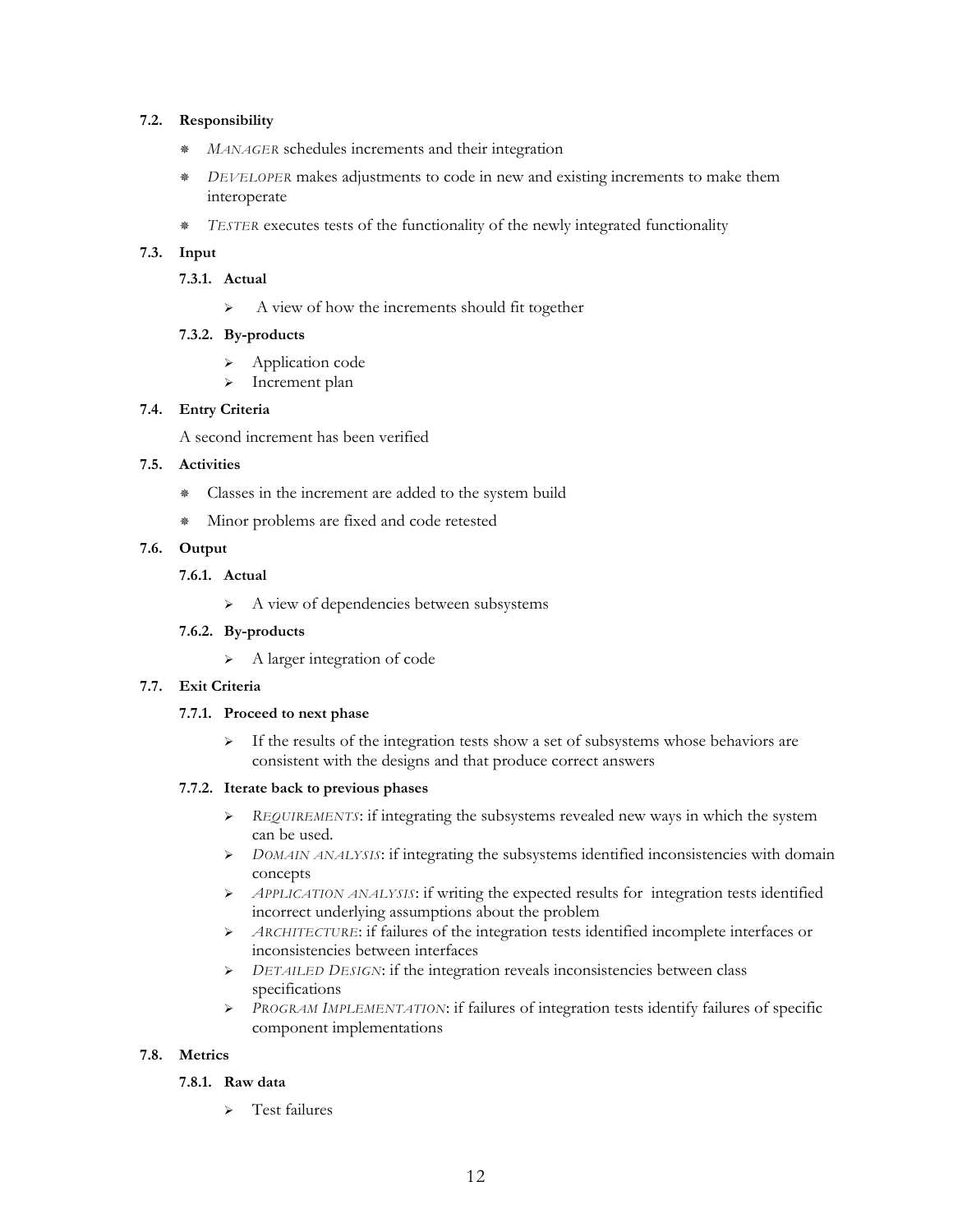#### **7.8.2. Derived measures**

¾ Defect yield

#### **8. SYSTEM TEST**

#### **8.1. Description**

To verify that the program as assembled meets the requirements. The implementation has been previously tested during the integration of multiple increments. If all of the requirements are adequately satisfied, the application is ready to be placed in service.

#### **8.2. Responsibility**

- *DOMAIN EXPERT* validates the expected results listed in test cases.
- *MANAGER* sets levels of quality that are the stopping criteria for testing.
- *SYSTEMS ENGINEER* responds to requests for clarifications from testers.
- *DEVELOPER* responds to error reports for minor fixes.
- *TESTER* creates and executes tests based on requirements.

#### **8.3. Input**

#### **8.3.1. Actual**

¾ A strategy for determining what is most important to test

#### **8.3.2. By-products**

¾ A completely integrated set of code; requirements model

#### **8.4. Entry Criteria**

A sufficient set of increments have been integrated to provide end user functionality

#### **8.5. Activities**

- Test cases are derived from the requirements model
- Data is collected on the types of defects identified during testing
- Recommendations are made for improving the development process

#### **8.6. Output**

#### **8.6.1. Actual**

¾ An identified set of areas that need repair; a set of commonly made errors

#### **8.6.2. By-products**

¾ Tested code

#### **8.7. Exit Criteria**

#### **8.7.1. Proceed to next phase**

¾ If the results of the system tests show system uses are completely supported

#### **8.7.2. Iterate back to previous phases**

- ¾ REQUIREMENTS: if writing system tests revealed contradictions between the ways in which the system can be used or incomplete definitions of uses so that tests can not be written.
- ¾ DOMAIN ANALYSIS: if writing system tests identified incomplete definitions of domain concepts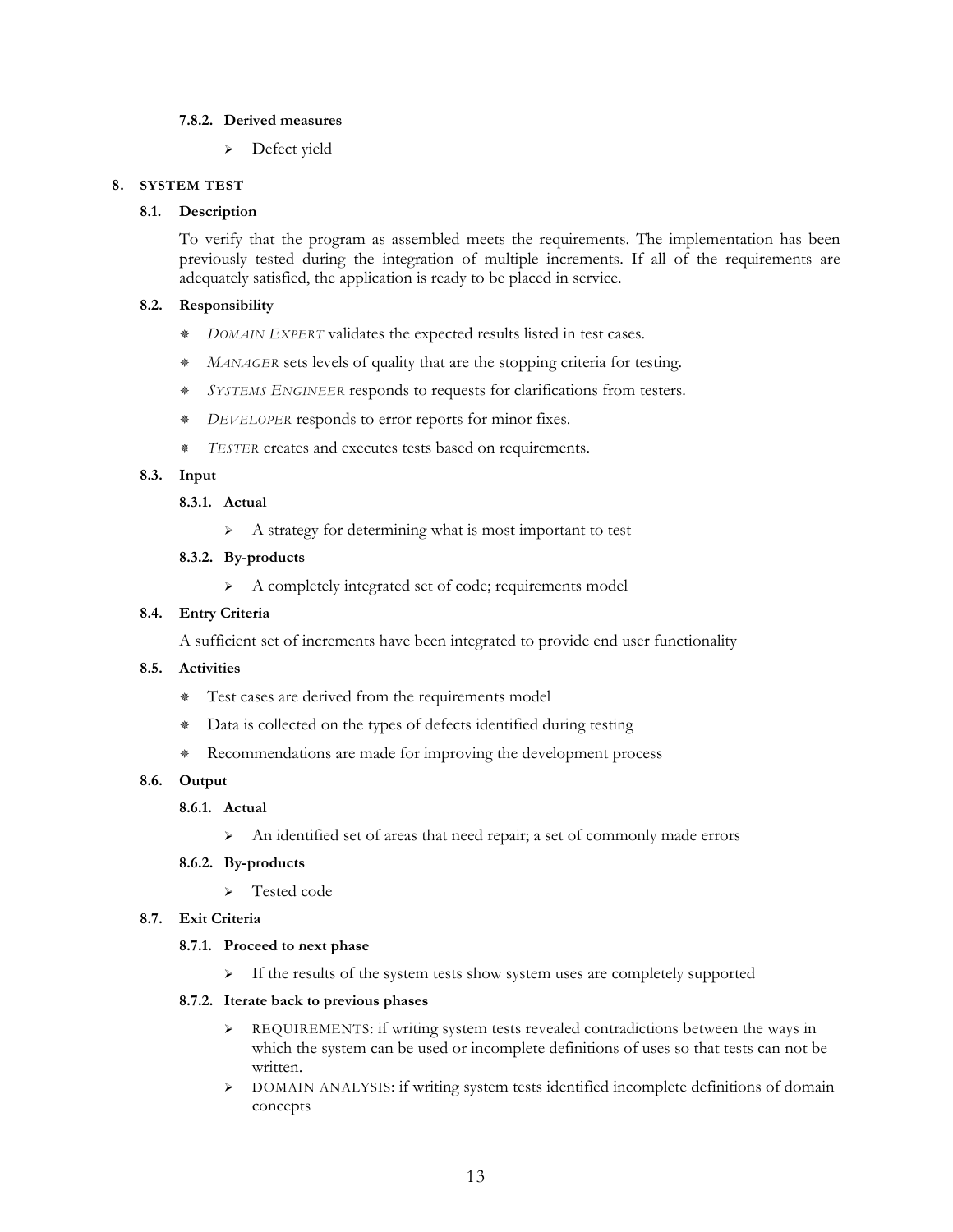- ¾ APPLICATION ANALYSIS: if writing the expected results in system tests identified incorrect underlying assumptions about the problem
- ¾ ARCHITECTURE: if failures of the system tests identified incomplete interfaces or inconsistencies between interfaces
- ¾ DETAILED DESIGN: if the system tests reveal inconsistencies between class specifications
- ¾ PROGRAM IMPLEMENTATION: if failures of system tests identify incorrect results that differ from the specifications
- $\triangleright$  INTEGRATION: if there is a significant correlation between system test failures and a specific set of subsystems

#### **8.8. Metrics**

#### **8.8.1. Raw data**

- ¾ Defect counts
- ¾ Severity levels
- > Test cases per use case

#### **8.8.2. Derived measures**

¾ Defect yield

#### **9. RELEASE**

#### **9.1. Description**

To checkpoint the files that have passed system test and to package all of the information required for deployment of the product.

#### **9.2. Responsibility**

- *MANAGER* determines the platforms to target.
- *DEVELOPER* uses an installation package to package the system.
- *TESTER* tests the deployment package.

#### **9.3. Input**

#### **9.3.1. Actual**

- ¾ A product concept
- **9.3.2. By-products** 
	- > Tested system

#### **9.4. Entry Criteria**

Identified set of requirements has been implemented and tested

#### **9.5. Activities**

- Deployment testing
- \* Acceptance testing
- Document clean up and finalization

#### **9.6. Output**

#### **9.6.1. Actual**

¾ A completed deployment product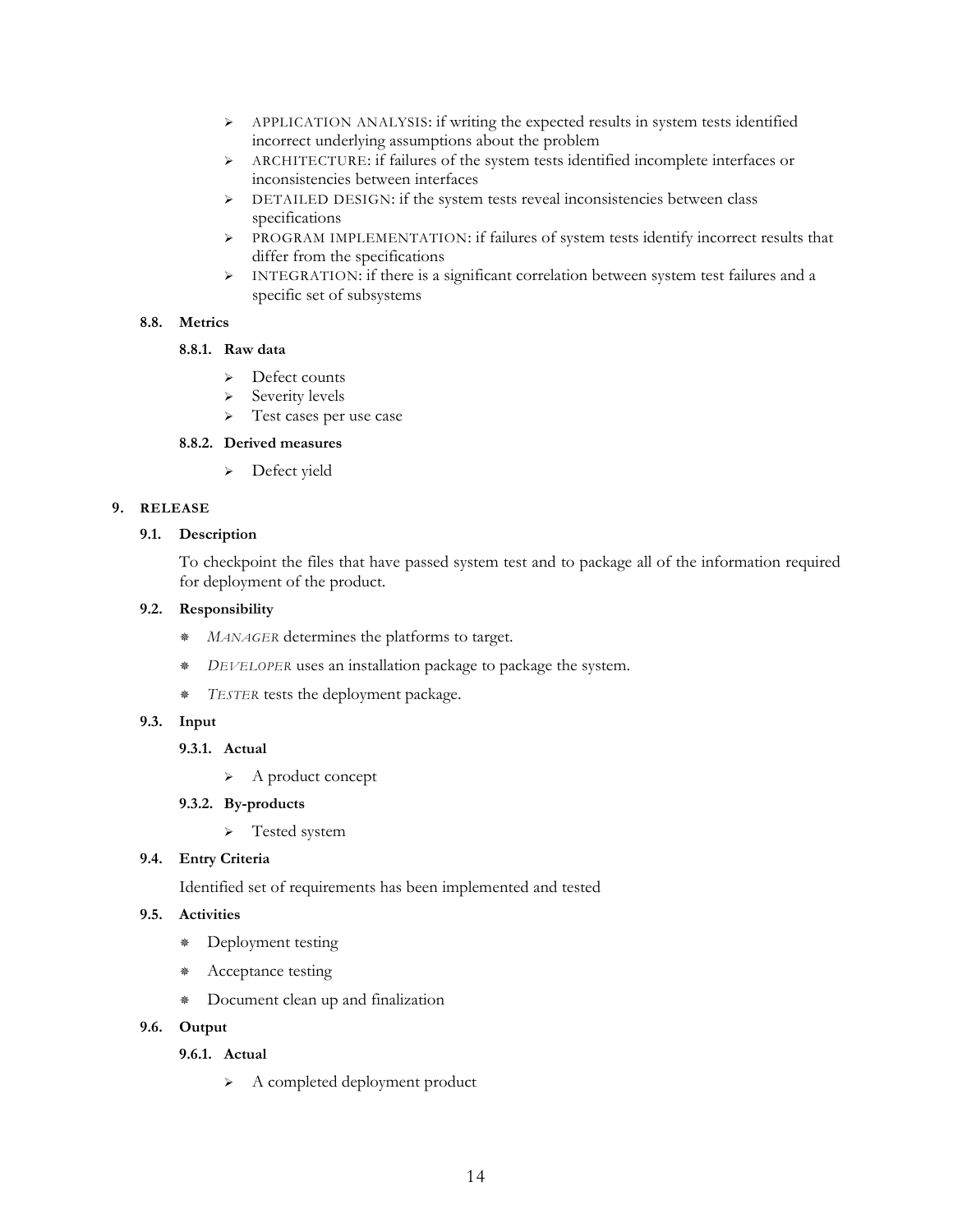#### **9.6.2. By-product**

¾ An automatic deployment package

#### **9.7. Exit Criteria**

#### **9.7.1. Proceed to next phase**

¾ If the results of the deployment tests, alpha and beta test sites contain no "show stopper" failures

#### **9.7.2. Iterate back to previous phases**

- ¾ REQUIREMENTS: if deployment revealed new ways in which the system can be used.
- ¾ DOMAIN ANALYSIS: if users have identified domain concepts whose definitions are too narrow
- ¾ ARCHITECTURE: if failures in the field identified incomplete interfaces; inconsistencies between interfaces; failures to meet quality standards
- ¾ DETAILED DESIGN: if a significant number of failures in the field identify failure of specific component implementations to produce appropriate answers
- ¾ PROGRAM IMPLEMENTATION: if a significant number of failures in the field identify failure of specific component implementations to produce correct answers
- ¾ INTEGRATION: if failures in the field can be traced to mismatched interfaces
- ¾ SYSTEM TEST: if sufficient deployment tests fail, analyze the system test suite to determine need for additional test cases

#### **9.8. Metrics**

- **9.8.1. Raw data** 
	- $\triangleright$  Defects identified in the field

#### **9.8.2. Derived measures**

- ¾ Reliability measure
- $\triangleright$  Availability measure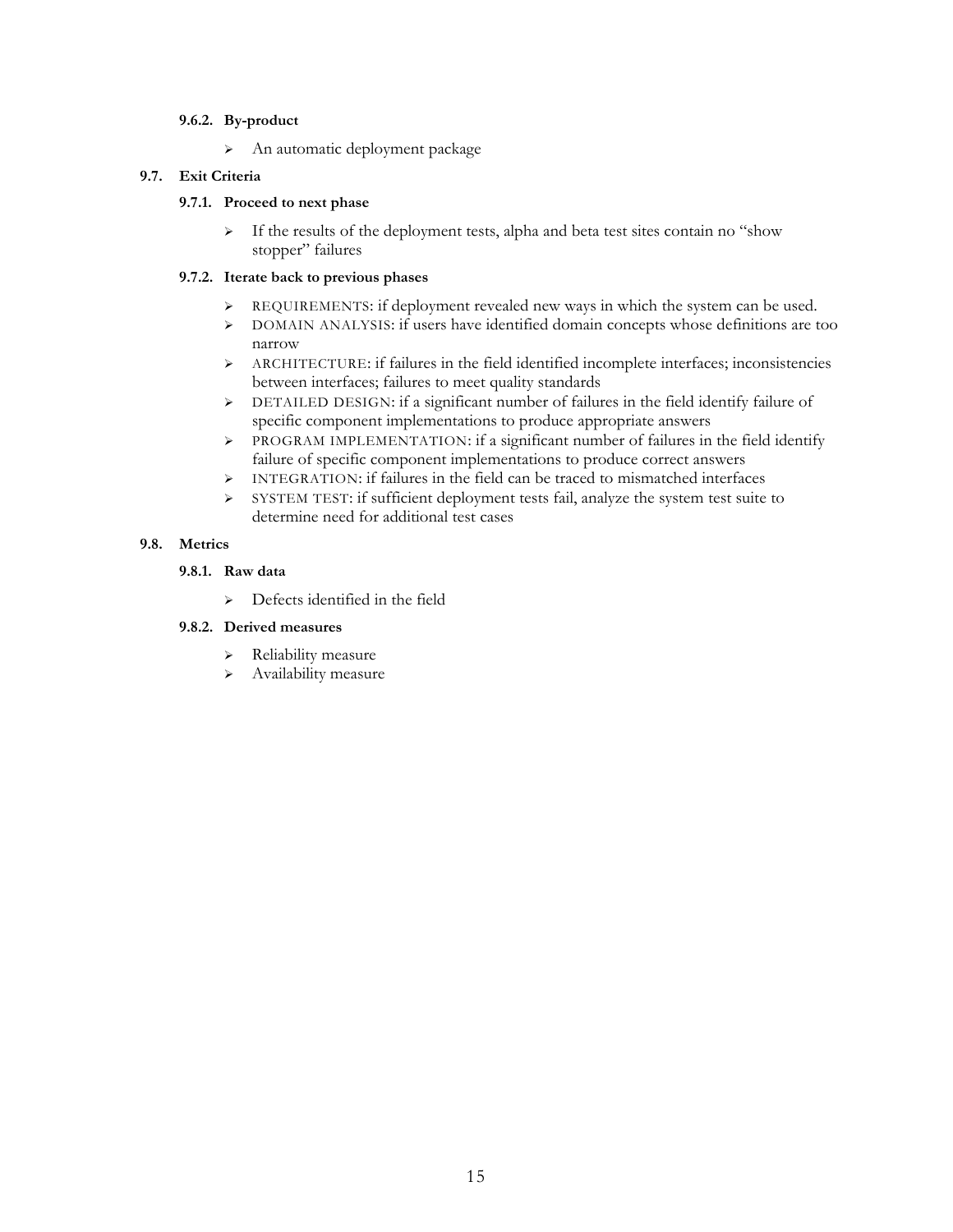#### **PROCESS CONTEXT**

The Product Development Process is the macro process primarily concerned with the interactions between each of the micro processes. This allows the smaller internal processes to focus on a specific task. The Software Development Process is just one of several micro processes where the development team participates. This document is focused on defining the Software Development Process.



*Figure 1Process Context*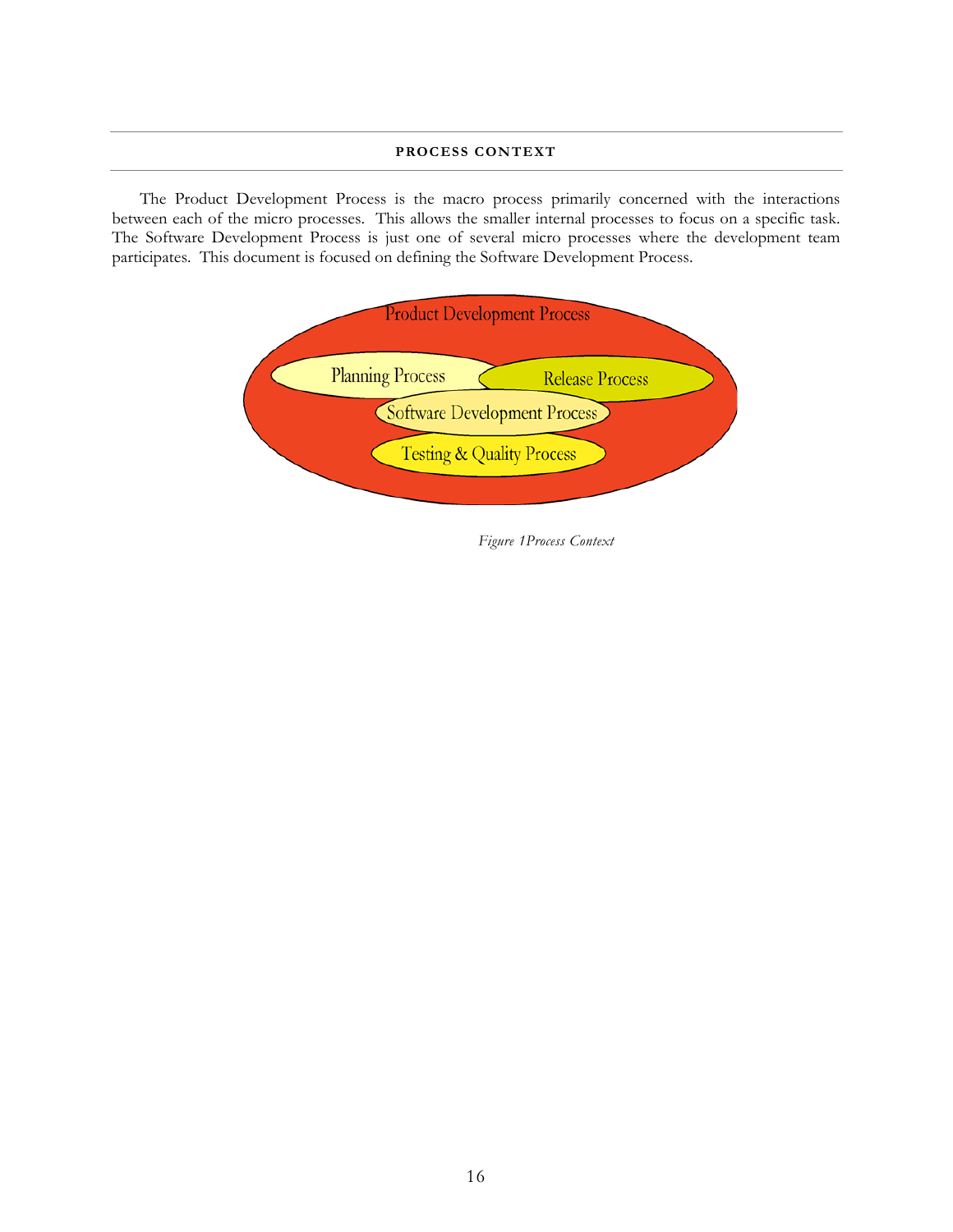#### **INCREMENTS AND ITERATIONS**

The typical increments for a project include:

- Infrastructure increment
- Most widely "used" use cases and abstract use cases
- Specific concrete use cases, "uses" use cases required by the concrete use cases (may be more than one increment)
- Remaining "extends" use cases for already implemented concrete use cases (may be more than one increment)

The typical iterations for each increment is

- \* Planning and requirements prototyping
- Implement "sunny day" scenarios (may be more than one iteration)
- Implement "rainy day" scenarios (may be more than one iteration)
- Final increment testing and repair



The time spent in each phase of the process changes from one iteration to the next. The cumulative effort, as evidenced by the height of the top line shows the importance of the architecture phase. The shift in emphasis from coding and system test to analysis and design can also be observed.